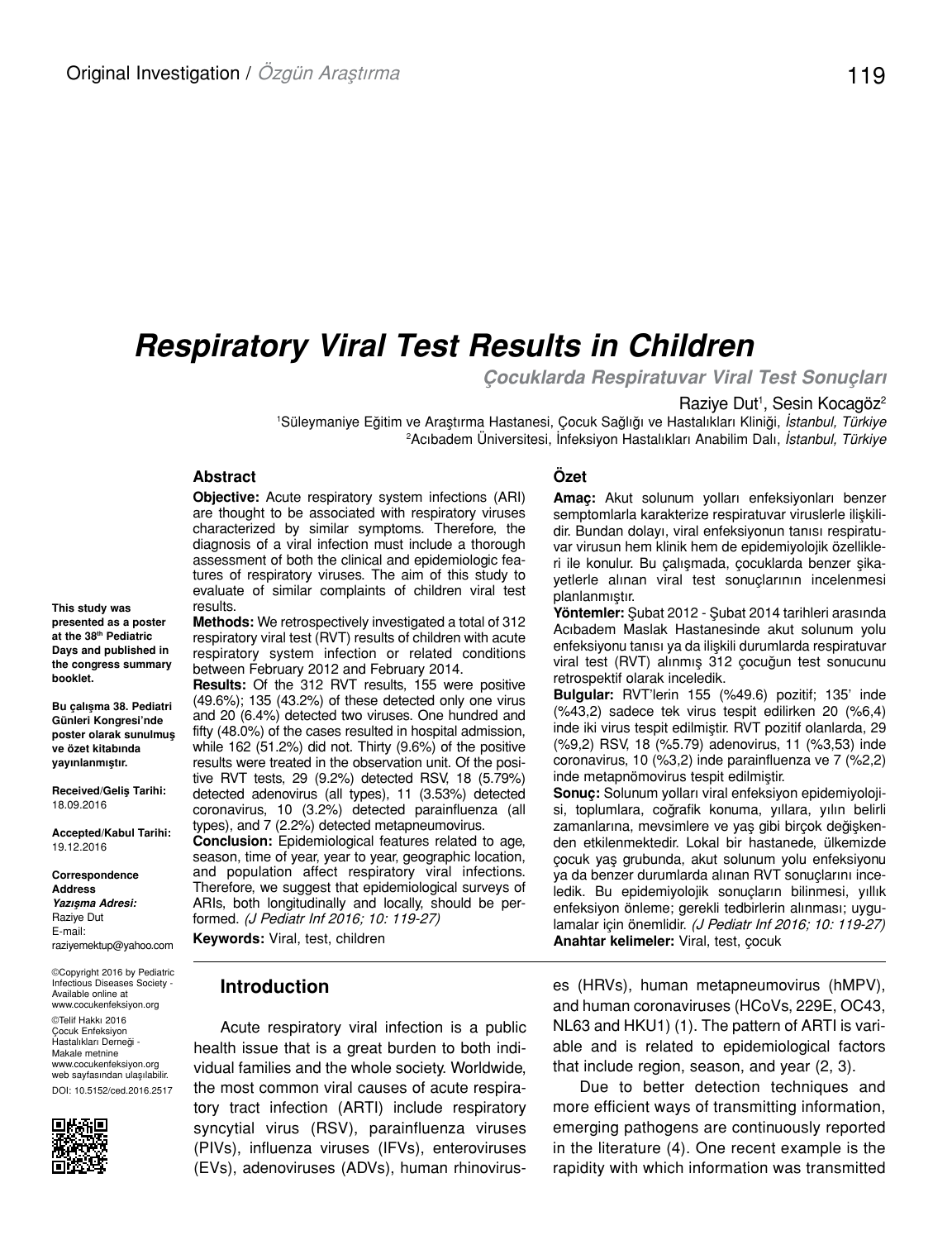regarding the pandemic influenza A/H1N1 when it was recognized as a new pathogen. Many of articles have identified that this virus puts children at high risk for infection and severe disease (5, 6). Recently, the other viruses have played an important role in pediatric infectious diseases. HMPV, was discovered 2001, and was quickly recognized as one of the main players in RSVnegative respiratory tract infections in young children worldwide. It typically affects children between 2 and 3 years of age, and can be associated with coryza, cough, or severe respiratory disease (7). HMPV is present year round, but it is most frequently detected 1-2 months after RSV season. The second virus, HCoV was recently brought to worldwide attention as SARS was identified in 2004 as a frequent cause of upper and lower respiratory tract infections in children (8). HCoV-NL63 typically affects children younger than one year of age, but older children can be infected as well; it is known to cause croup and febrile convulsions. Kaiser et al. (9) showed that 16% of children (median age: 5.7 months) with lower respiratory tract symptoms tested positive for coronavirus were identified mostly during the cold months (winter) (9). Other studies have shown that HCoV-NL63 is one of the most frequently found viruses in nasal aspirates of symptomatic children (10).

The inability to correctly recognize respiratory viral illnesses may cause excess use of diagnostic testing and antibiotics. For infectious diseases with person-to-person spread, such as influenza, the individual's likelihood of infection and the performance of rapid tests designed to detect infection depends on the local incidence of disease (11). The timely dissemination of information regarding the incidence of circulating seasonal viruses to clinicians has the potential to improve their awareness about ongoing outbreaks. This in turn may then improve diagnostic precision, and ultimately, patient management (12).

We suggest that there should be an increase in the awareness of clinicians regarding the epidemiology of circulating respiratory viruses in a timely and clinically useful manner. When an acute viral respiratory infection is suspected, information about the seasonal incidence of virus infections may help the physician to determine whether the use of an antiviral agent is indicated. In the current study, we analyzed the records of children with respiratory infections who were diagnosed at a private hospital and viral diagnostic testing is performed on children with fever and/or respiratory symptoms.

### **Materials and Methods**

A total of 312 nasal swabs were obtained from children (age <16 years old) Acıbadem Maslak Hospital (Istanbul, Turkey) outpatient clinic between February 2012 and February 2014 with acute respiratory tract infection or related conditions, including cough, coryza, sore throat, earache, breathing difficulty, stridor, wheezing, and fever (≥38°C) and had no chronic illness (astma, bronchiolitis...etc.) also normally healthy children.

Samples were taken to the laboratory, processed, and screened for the presence of 12 respiratory viruses using multiplex polymerase chain reaction assay (RV12-ACE, Seegene, South Korea) for common respiratory viruses including; human adenovirus, human coronavirus 229E/ NL63, human coronavirus OC43/HKU1, human metapneumovirus, human parainfluenza virus 1, human parainfluenza virus 2, human parainfluenza virus 3, human respiratory syncytial virus A, human respiratory syncytial virus B, human rhinovirus A/B, influenza A virus and influenza B virus.

Number Cruncher Statistical System (NCSS) 2007 Statistical Software (Utah, USA) package program were used. Independent t tests were used for examination of binary groups and chi-square test and Fisher's exact test for qualitative datas. Results were examined p<0.05 significance level.

Data collection was approved by the Ethics Committee of Acıbadem University.

## **Results**

Among the total of 312 of RVT, 155 (49.6%) of them was found positive and negative in 157 (50.3%). The patients were grouped by age as follows: <2 years old, 13 (4.17%); 2-5 years old, 147 (47.1%); and ≥6 years old, 152 (48.7%). There were 126 (40.3%) girls and 186 (59.6%) boys. Of the positive RVT tests, 135 (43.2%) detected only one virus and 20 (6.4%) detected two viruses. One hundred fifty of the patients were admitted (48.0%) and 162 (51.2%) were followed up in an outpatient setting. Thirty patients were treated in the observation unit (9.6%). We detected the following viruses as follows: Adenovirus 18 (5.7%); Adenovirus+RSV B 1 (0.32%); Coronavirus 11(3.5%); Coronavirus+RSV A 5 (1.6%); Influenza A 13 (4.1%); Influenza A+Rhinovirus A/B 1 (0.32%); Influenza B 28 (8.9%); Influenza B+RSV A 1(0.32%); Influenza B+Rhinovirus A/B 1 (0.32%); Metapneumovirus 5 (1.6%); Metapneumovirus+RSV A 1(0.32%); Metapneumovirus +Rhinovirus A/B 1 (0.32%); Parainfluenza (type 2) 2 (0.64%); Parainfluenza (type 2)+Adenovirus 1(0.32%); Parainfluenza (type 3) 1 (0.32%); Parainfluenza (type 3)+Rhinovirus A/B 1 (0.32%); Parainfluenza (type 1) 3(0.96%); Parainfluenza (type 2) 4 (1.28%); RSV A 11 (3.53%); RSV A+Influenza A 1 (0.32%); RSV B 18 (5.77%); RSV B+Influenza A 1 (0.32%); Rhinovirus A/B 21 (6.73%); Rhinovirus A/ B+Metapneumovirus 1 (0.32%); Rhinovirus A/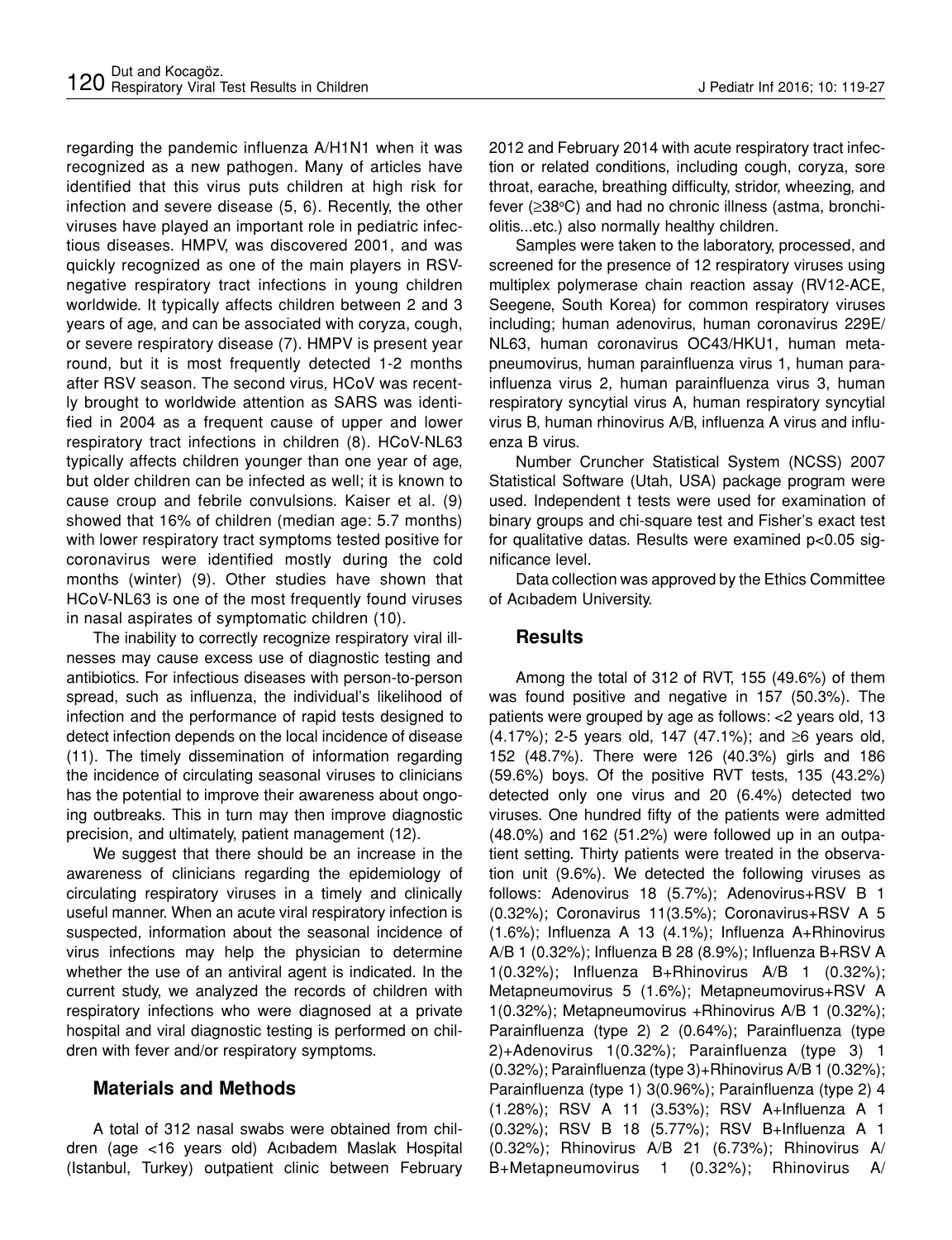|                           |                                                          |                | Respiratory Viral Test (-) n=157 | Respiratory Viral Test (+) n=155 | p           |          |
|---------------------------|----------------------------------------------------------|----------------|----------------------------------|----------------------------------|-------------|----------|
| Mean Age                  |                                                          |                | 7.66±3.81                        | 5.86±3.50                        | $< 0.001 +$ |          |
| Age                       | 2y                                                       | $\overline{4}$ | 2.55%                            | 9                                | 5.81%       | 0.247    |
|                           | $2-5y$                                                   | 57             | 36.31%                           | 90                               | 58.06%      | 0.002    |
|                           | $\geq 6$ y                                               | 96             | 61.15%                           | 56                               | 36.13%      | < 0.001  |
| Sex                       | Girl                                                     | 65             | 41.40%                           | 61                               | 39.35%      | 0.713    |
|                           | Boy                                                      | 92             | 58.60%                           | 94                               | 60.65%      |          |
| Months                    | January                                                  | 16             | 10.19%                           | 29                               | 18.71%      | 0.048    |
|                           | February                                                 | 12             | 7.64%                            | 11                               | 7.10%       | 0.835    |
|                           | March                                                    | 44             | 28.03%                           | 25                               | 16.13%      | 0.016    |
|                           | April                                                    | 32             | 20.38%                           | 18                               | 11.61%      | 0.049    |
|                           | May                                                      | $\overline{7}$ | 4.46%                            | 12                               | 7.74%       | $0.329*$ |
|                           | June                                                     | 6              | 3.82%                            | $\bf 8$                          | 5.16%       | $0.765*$ |
|                           | July                                                     | 1              | 0.64%                            | $\overline{4}$                   | 2.58%       | $0.359*$ |
|                           | August                                                   | $\overline{7}$ | 4.46%                            | $\overline{4}$                   | 2.58%       | $0.553*$ |
|                           | September                                                | 5              | 3.18%                            | $\overline{4}$                   | 2.58%       | $0.749*$ |
|                           | October                                                  | 4              | 2.55%                            | $\mathbf 3$                      | 1.94%       | $0.715*$ |
|                           | November                                                 | $\overline{4}$ | 2.55%                            | $\overline{7}$                   | 4.52%       | $0.525*$ |
|                           | December                                                 | 19             | 12.10%                           | 30                               | 19.35%      | 0,108    |
| Fever                     |                                                          | 111            | 70.70%                           | 110                              | 70.97%      | 0.959    |
| Cough                     |                                                          | 75             | 47.77%                           | 95                               | 61.29%      | 0.016    |
| Sore Throat               |                                                          | 12             | 7.64%                            | 13                               | 8.39%       |          |
| Runny Nose                |                                                          | 12             | 7.64%                            | 15<br>9.68%                      |             | 0.523    |
| Wheezing                  |                                                          | 5              | 3.18%                            | $\overline{7}$<br>4.52%          |             | $0.541*$ |
| Nausea-Vomiting           |                                                          | $\overline{7}$ | 4.46%                            | $\overline{7}$<br>4.52%          |             | $0.981*$ |
| Rash                      |                                                          | 5              | 3.18%                            | $\overline{2}$<br>1.29%          |             | $0.259*$ |
| <b>Hospital Admission</b> |                                                          | 59             | 37.58%                           | 91<br>58.71%                     |             | < 0.001  |
| <b>Observation Unit</b>   |                                                          | 12             | 7.64%                            | 18                               | 11.61%      | 0.234    |
|                           | Chi-square test+Independent t test; *Fisher's exact test |                |                                  |                                  |             |          |

**Table 1.** Demographic features of the RVT (+) and RVT (-) groups

B+Coronavirus, 1 (0.32%); Rhinovirus A/B+RSV A 1 (0.32%); Rhinovirus A/B+RSV B 2(0.64%). A more general breakdown is as follows: Influenza virus - all types, 40 (12.8%), Rhinovirus - all types, 21(6.73%); RSV - all types, 29 (9.2%); Adenovirus - all types, 18 (5.7%), Coronavirus, 11 (3.53%); Parainfluenza - all types, 10 (3.2%); and Metapneumovirus 7 (2.2%). The mean age of the RVT  $(+)$  group was lower than that of the RVT  $(-)$ group (p=0.0001). RVT (+) was significantly lower in patients aged >6 years old. Coughing was higher in the RVT (+) group. There were no differences between fever, sore throat, runny nose, nausea, vomiting, and eruption in the RVT  $(+)$  and RVT  $(-)$  groups (Table 1).

**Seasonality of respiratory virus infection:** In January, RVT  $(+)$  was higher than RVT  $(-)$  (p=0.048). RVT(+) was lower than RVT (-) in March and April  $(p=0.016, p=0.049, respectively)$  and there were no differences between RVT (+) and RVT (-) in February, May, June, July, August, September, October, November, and December (Table 1, Figure 1). In the summer months, Adenovirus (p=0.002), Parainfluenza (p=0.003), and Parainfluenza+adenovirus (p=0.022) were higher than they were during the other seasons (Table 2, Figure 2). In the winter months, Metapneumovirus  $(p=0.022)$ , RSV  $(p=0.0001)$  and two virus co-infections (p=0.003) were higher than they were during the other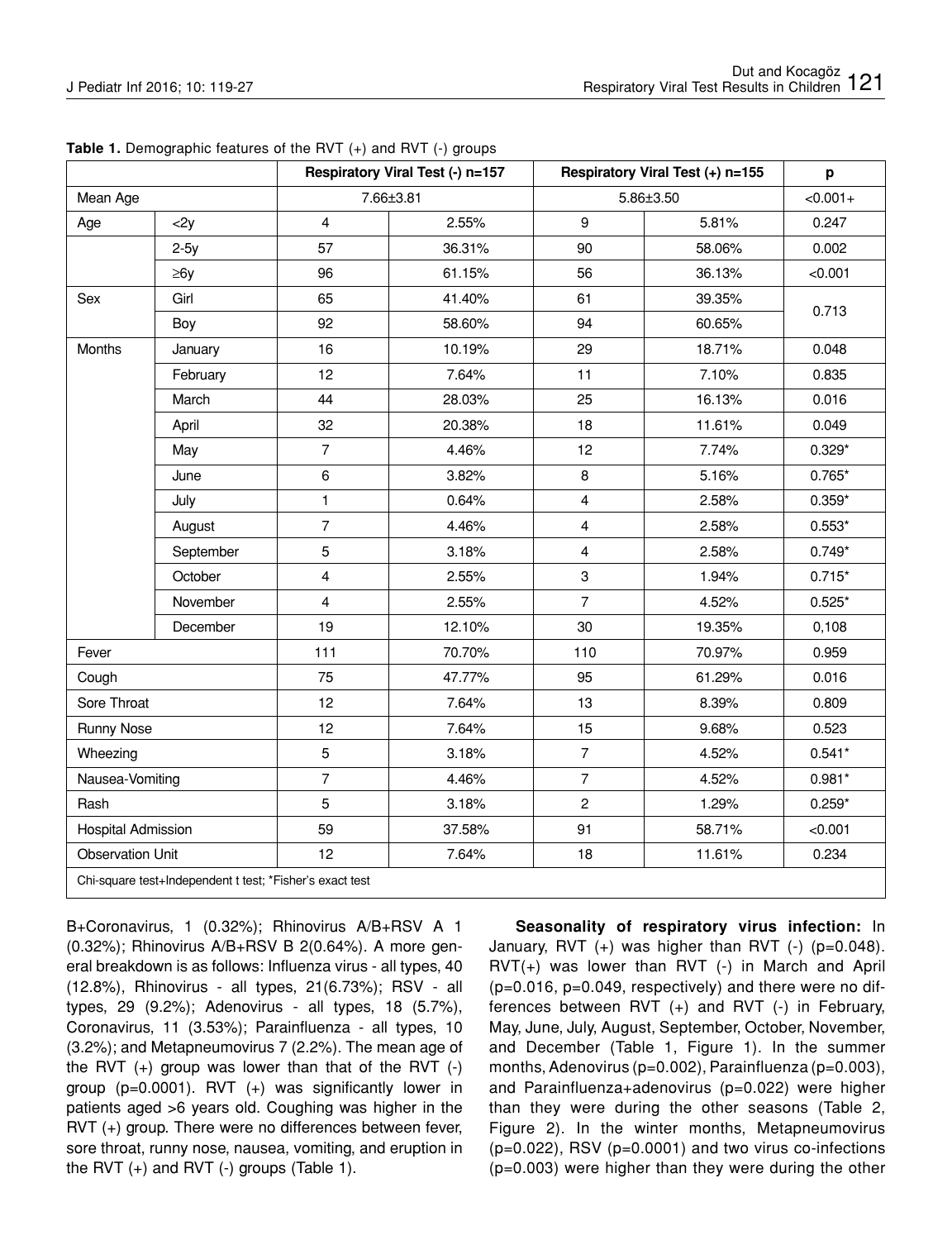|  |  |  |  |  | Table 2. Viral etiology and number according to seasons |  |  |
|--|--|--|--|--|---------------------------------------------------------|--|--|
|--|--|--|--|--|---------------------------------------------------------|--|--|

|                       |                             | Winter |          | <b>Spring</b> |          | <b>Summer</b>  |          | Autumn         |          |         |
|-----------------------|-----------------------------|--------|----------|---------------|----------|----------------|----------|----------------|----------|---------|
|                       |                             | n      | $\%$     | n             | $\%$     | n              | $\%$     | n              | $\%$     | p       |
| <b>Viral Etiology</b> | Adenovirus                  | 3      | 2.56%    | 6             | 4.35%    | 7              | 23.33%   | $\overline{2}$ | 7.41%    | 0.002   |
|                       | Adenovirus, RSV             | 1      | 0.85%    | 0             | 0.00%    | 0              | $0.00\%$ | 0              | 0.00%    | 0.511   |
|                       | Coronavirus                 | 5      | 4.27%    | 4             | 2.90%    | 0              | $0.00\%$ | $\overline{2}$ | 7.41%    | 0.327   |
|                       | Coronavirus, RSV            | 5      | 4.27%    | 1.            | 0.72%    | 0              | $0.00\%$ | 0              | 0.00%    | 0.053   |
|                       | Influenza                   | 12     | 10.26%   | 27            | 19.57%   | 0              | $0.00\%$ | 1              | 3.70%    | 0.098   |
|                       | Influenza, Rhinovirus       | 3      | 2.56%    | 1             | 0.72%    | 0              | $0.00\%$ | $\mathbf{0}$   | 0.00%    | 0.282   |
|                       | Influenza, RSV              | 1      | 0.85%    | 1             | 0.72%    | 0              | $0.00\%$ | $\mathbf{0}$   | $0.00\%$ | 0.894   |
|                       | Metapneumovirus             | 6      | 5.13%    | 1             | 0.72%    | 0              | $0.00\%$ | $\mathbf{0}$   | $0.00\%$ | 0.022   |
|                       | Parainfluenza               | 2      | 1.71%    | 1             | 0.72%    | 5              | 16.67%   | $\overline{2}$ | 7.41%    | 0.003   |
|                       | Parainfluenza, adenovirus   | 0      | $0.00\%$ | 0             | $0.00\%$ | 1              | 3.33%    | $\mathbf{0}$   | $0.00\%$ | 0.022   |
|                       | Parainfluenza, Rhinovirus   | 0      | $0.00\%$ | $\Omega$      | 0.00%    | 0              | $0.00\%$ | 1              | 3.70%    | 0.015   |
|                       | Rhinovirus                  | 8      | 6.84%    | 8             | 5.80%    | $\overline{c}$ | 6.67%    | 3              | 11.11%   | 0.584   |
|                       | Rhinovirus, metapneumovirus | 0      | $0.00\%$ | 1             | 0.72%    | 0              | $0.00\%$ | 0              | $0.00\%$ | 0.828   |
|                       | Rhinovirus, RSV             | 2      | 1.71%    | 0             | $0.00\%$ | 0              | $0.00\%$ | 1              | 3.70%    | 0.154   |
|                       | <b>RSV</b>                  | 22     | 18.80%   | 4             | 2.90%    | 1              | 3.33%    | $\overline{2}$ | 7.41%    | < 0.001 |
| <b>Virus Number</b>   | Single Virus                | 56     | 47.86%   | 52            | 37.68%   | 15             | 50.00%   | 12             | 44.44%   | 0.095   |
|                       | <b>Two Viruses</b>          | 14     | 11.97%   | 3             | 2.17%    | $\mathbf{1}$   | 3.33%    | $\overline{2}$ | 7.41%    | 0.003   |



**Figure 1.** Virus distribution and co-infections by months **Figure 2.** Virus prevalence according to seasons

seasons. In January, two virus co-infections were at their highest (p=0.009), and in April, two virus co-infections (p=0.034) were at their lowest. In the autumn months, parainfluenza+rhinovirus (p=0.015) were at their highest.

**When evaluated the age distribution of respiratory virus profiles:** In children aged ≥6 years old, the rate of Adenovirus+RSV was higher than that of the <2 year old and 2-5 years old age groups (p=0.001). The 2-5 years old age group had higher Coronavirus (p=0.011),



Parainfluenza+Adenovirus (p=0.001), Parainfluenza+ Rhinovirus (p=0.001), RSV (p=0.0001), and single virus isolation ( $p=0.002$ ) than the other age groups. The  $<$ 2 year old age group had higher Coronavirus+RSV (p=0.005), Metapneumovirus (p=0.004), Rhinovirus (p=0.002), Rhinovirus+RSV (p=0.002), and two viruses co-infections (p=0.0001) than the other age groups. Adenovirus, Influenza, Influenza+Rhinovirus, Influenza+RSV, Parainfluenza, and Rhinovirus+Metapneumovirus were no different between the three age groups (Table 3).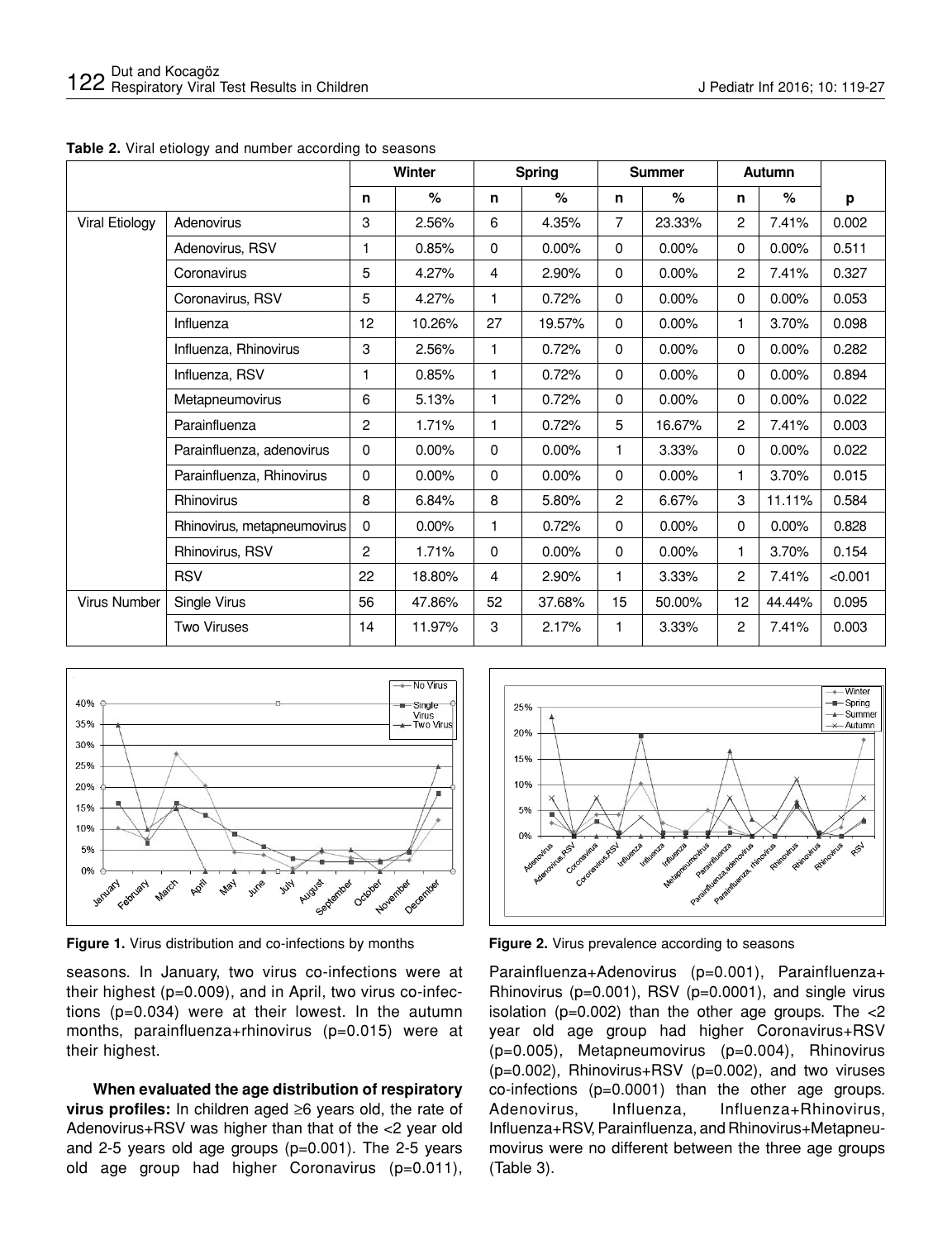|                             |                | $<$ 2y (n=13) |              | $2-5y$ (n=147) | ≥6y (n=152)    |          |         |
|-----------------------------|----------------|---------------|--------------|----------------|----------------|----------|---------|
|                             | Age            |               | Age          |                | Age            | p        |         |
| Adenovirus                  | $\Omega$       | $0.00\%$      | 8            | 5.44%          | 10             | 6.58%    | 0.661   |
| Adenovirus, RSV             | 1              | 7.69%         | 0            | $0.00\%$       | $\mathbf{0}$   | $0.00\%$ | 0.001   |
| Coronavirus                 | 0              | 0.00%         | 9            | 6.12%          | $\mathbf{2}$   | 1.32%    | 0.011   |
| Coronavirus, RSV            | 1              | 7.69%         | 5            | 3.40%          | $\mathbf 0$    | 0.00%    | 0.005   |
| Influenza                   | 0              | 0.00%         | 10           | 6.80%          | 30             | 19.74%   | 0.205   |
| Influenza, Rhinovirus       | 0              | 0.00%         | 2            | 1.36%          | $\mathbf{2}$   | 1.32%    | 0.827   |
| Influenza, RSV              | 0              | 0.00%         | $\mathbf{2}$ | 1.36%          | $\mathbf 0$    | 0.00%    | 0.181   |
| Metapneumovirus             | $\overline{2}$ | 15.38%        | 4            | 2.72%          | 1              | 0.66%    | 0.004   |
| Parainfluenza               | 0              | 0.00%         | 7            | 4.76%          | 3              | 1.97%    | 0.101   |
| Parainfluenza, adenovirus   | 0              | 0.00%         | 1            | 0.68%          | $\mathbf 0$    | $0.00\%$ | 0.001   |
| Parainfluenza, rhinovirus   | 0              | $0.00\%$      | 1            | 0.68%          | $\mathbf 0$    | $0.00\%$ | 0.001   |
| Rhinovirus                  | 3              | 23.08%        | 14           | 9.52%          | $\overline{4}$ | 2.63%    | 0.002   |
| Rhinovirus, metapneumovirus | 0              | $0.00\%$      | 1            | 0.68%          | $\mathbf 0$    | $0.00\%$ | 0.421   |
| Rhinovirus, RSV             | 1              | 7.69%         | $\mathbf{2}$ | 1.36%          | $\mathbf 0$    | $0.00\%$ | 0.003   |
| <b>RSV</b>                  | 1              | 7.69%         | 24           | 16.33%         | 4              | 2.63%    | < 0.001 |
| Single Virus                | 5              | 38.46%        | 76           | 51.70%         | 54             | 35.53%   | 0.002   |
| <b>Two Viruses</b>          | 4              | 30.77%        | 14           | 9.52%          | $\overline{c}$ | 1.32%    | < 0.001 |

**Table 3.** Virus distribution according to age

**Admission distribution of respiratory virus profiles:** The admission rate of the RVT (+) group was higher than that of the RVT (-) group. There was no difference in the rate of treatment in the observation unit between the RVT (+) and RVT (-) groups. The age of the admission group was lower than that of the no admission group. The admission rate of children ≥6 years old was lower than that of the other age groups. Fever was higher in the admission group than in no admission group. There were no differences between the admission group and the no admission group with respect to cough, sore throat, rhinorrhea, nausea, vomiting, eruption, and observation unit treatment. The admission group had higher levels of Adenovirus, coronavirus, rhinovirus and RSV than the no admission group. There were no differences between the admission and no admission groups with respect to Adenovirus+RSV, Coronavirus+RSV, Influenza, Influenza+ Rhinovirus, Influenza+RSV, Metapneumovirus, parainfluenza, parainfluenza+adenovirus, parainfluenza+ rhinovirus, Rhinovirus+metapneumovirus, and Rhinovirus+ RSV (Table 4).

### **Discussion**

Our findings shows that a wide range of respiratory viral pathogens are circulating in Turkey. There are approximately 200 well-recognized respiratory viruses, including influenza virus A and B, parainfluenza virus, human metapneumovirus, respiratory syncytial virus, adenovirus, coronavirus, and rhinovirus. Influenza viruses can cause recurrent epidemics affecting an estimated 5-15% of the population worldwide. Infected adults often present with acute respiratory infections, while 13% of children less than 5 years old present with lower respiratory tract infection (13). According to the World Health Organization (WHO), there are 3-5 million severe cases of influenza and 250,000-500,000 deaths due to influenza annually (14). Although it is clear that influenza is a worldwide problem, the overall etiologies of acute respiratory system infections and pneumonia are still largely unknown (15). Adenoviruses are responsible for approximately 7-8% of reported childhood viral respiratory infections, and they cause a board spectrum of clinical diseases, such as respiratory tract infections, pharyngoconjuctival fever, conjunctivitis, hemorrhagic cystitis, and gastroenteritis (14). RSV can cause severe infections in infants and young children, and it is the leading cause of bronchiolitis in children under one year of age in the United States (16-18). RSV outbreaks are responsible for a significant increase in hospital admissions during the winter season (19). In 2005, at least 3.4 million cases of severe RSV-associated acute respiratory system infection requir-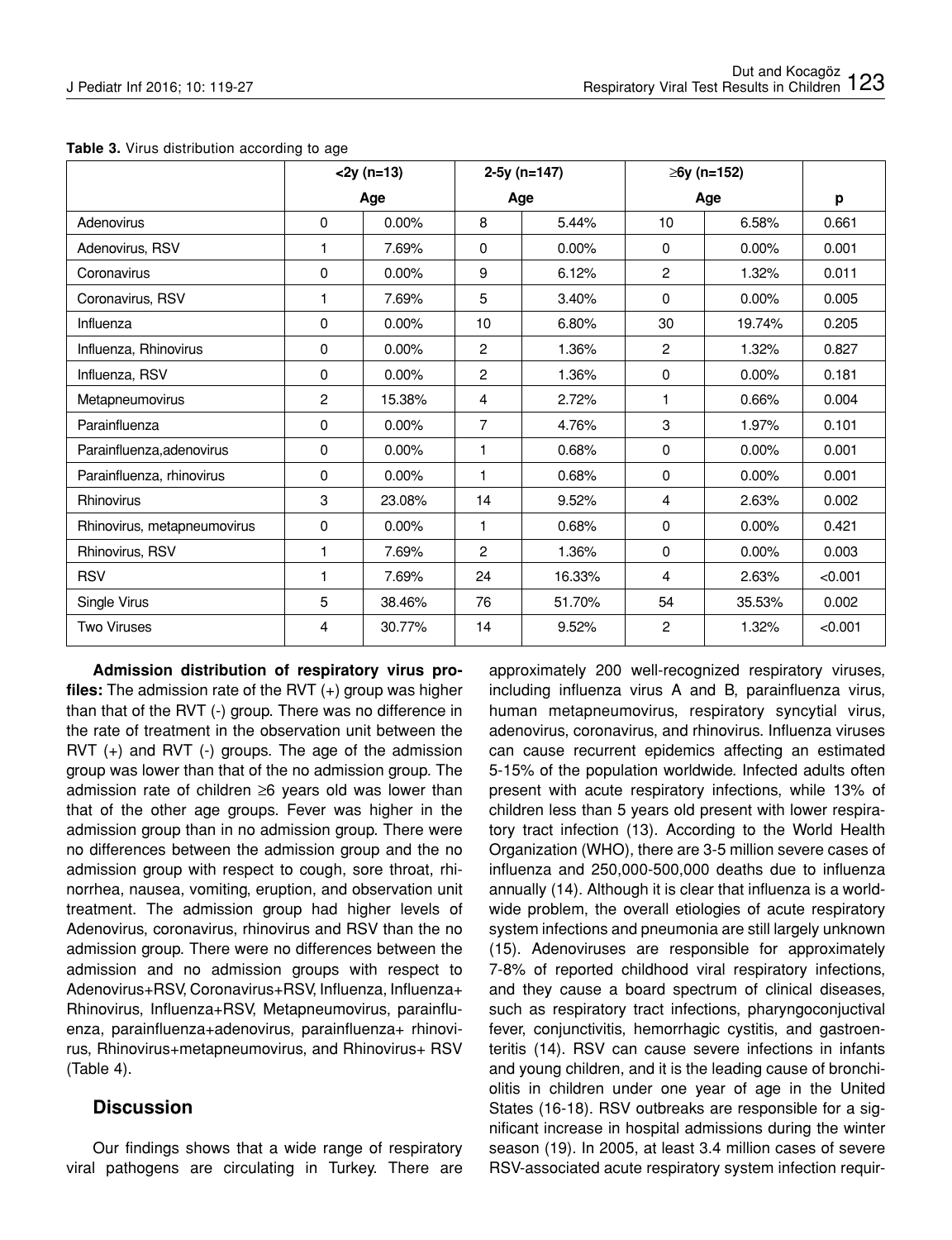|                  | Admission (-) n=162                                      |                         |           | Admission $(+)$ n=150 | p         |          |
|------------------|----------------------------------------------------------|-------------------------|-----------|-----------------------|-----------|----------|
| Age              |                                                          |                         | 8.22±3.86 | $5.19 \pm 2.96$       | $<0.001+$ |          |
| Age              | 2y                                                       | $\overline{7}$          | 4.32%     | 6                     | 4.00%     | 0.887    |
|                  | $2-5y$                                                   | 42                      | 25.93%    | 105                   | 70.00%    | 0.0001   |
|                  | $\geq 6$ y                                               | 113                     | 69.75%    | 39                    | 26.00%    | 0.0001   |
| Months           | January                                                  | 17                      | 10.49%    | 28                    | 18.67%    | 0.058    |
|                  | February                                                 | $\overline{7}$          | 4.32%     | 16                    | 10.67%    | 0.054    |
|                  | March                                                    | 51                      | 31.48%    | 18                    | 12.00%    | < 0.001  |
|                  | April                                                    | 36                      | 22.22%    | 14                    | 9.33%     | 0.003    |
|                  | May                                                      | 6                       | 3.70%     | 13                    | 8.67%     | 0.111    |
|                  | June                                                     | 10                      | 6.17%     | 4                     | 2.67%     | $0.222*$ |
|                  | July                                                     | 3                       | 1.85%     | $\overline{2}$        | 1.33%     | $0.716*$ |
|                  | August                                                   | $\overline{4}$          | 2.47%     | $\overline{7}$        | 4.67%     | $0.457*$ |
|                  | September                                                | $\overline{\mathbf{4}}$ | 2.47%     | $\overline{5}$        | 3.33%     | $0.906*$ |
|                  | October                                                  | 4                       | 2.47%     | $\mathsf 3$           | 2.00%     | $0.779*$ |
|                  | November                                                 | 4                       | 2.47%     | $\overline{7}$        | 4.67%     | $0.457*$ |
|                  | December                                                 | 16                      | 9.88%     | 33                    | 22.00%    | 0.005    |
| Fever            |                                                          | 126                     | 77.78%    | 95                    | 63.33%    | 0.005    |
| Cough            |                                                          | 80                      | 49.38%    | 90                    | 60.00%    | 0.06     |
| SoreThroat       |                                                          | 15                      | 9.26%     | 10                    | 6.67%     | 0.399    |
| Runny Nose       |                                                          | 17                      | 10.49%    | 6.67%<br>10           |           | 0.231    |
| Nausea-Vomitting |                                                          | 8                       | 4.94%     | 6                     | 4.00%     | $0.689*$ |
| Rash             |                                                          | $\overline{4}$          | 2.47%     | $\mathbf{3}$          | 2.00%     | $0.781*$ |
| Observation Room |                                                          | 13                      | 8.02%     | 17                    | 11.33%    | 0.322    |
| $RVT (+)$        |                                                          | 64                      | 39.51%    | 91                    | 60.67%    | < 0.001  |
|                  | Chi-square test+Independent t test; *Fisher's exact test |                         |           |                       |           |          |

**Table 4.** Epidemiology of admission (-)/admission (+) groups

ing hospital admission occurred worldwide, and between 66,000-199,000 children younger than five years old died from RSV- associated acute respiratory system infection (20). Results of our current study indicate that RSV (14%) was the most common virus at hospital admission, followed by rhinovirus (10%), adenovirus (8.6%), influenza (8%), Coronavirus (5.3%), parainfluenza (3.3%), and metapneumovirus (2%), respectively. It has been reported that RSV is the dominant cause of respiratory tract infection in children less than five years of age (21, 22). Rhinovirus is known to be responsible for upper acute respiratory system infections as well as for some lower respiratory system infections in children (23, 24). Our current study revealed that single rhinovirus (23.0%) and rhinovirus+RSV co-infection (7.6%) were more common in children  $<$ 2 y. As in our current study, the literature reveals that most rhinoviruses are commonly detected as a single infection (25). The most common co-infections with rhinovirus include the parainfluenza virus and RSV (26). The relationship between viral infections and age is another important epidemiological factor.

In our current study, we found that rhinovirus and parainfluenza co-infection (0.68%) was more common in children between 2-5 y, but rhinovirus and RSV co-infection (7.69%) was more common in children <2 y. The rate of influenza and rhinovirus co-infection (1.28%) in our study was similar to that of the rates of influenza A and rhinovirus co-infection (0.32%) and influenza B and rhinovirus co-infection (0.32%).

However, we found that rhinovirus and metapneumovirus co-infection (0.32%), rhinovirus and RSV A coinfection (0.32%), rhinovirus and RSVB co-infection (0.64%). The signs and symptoms of HMPV infection are similar to those of RSV (27). The incidence of HMPV, as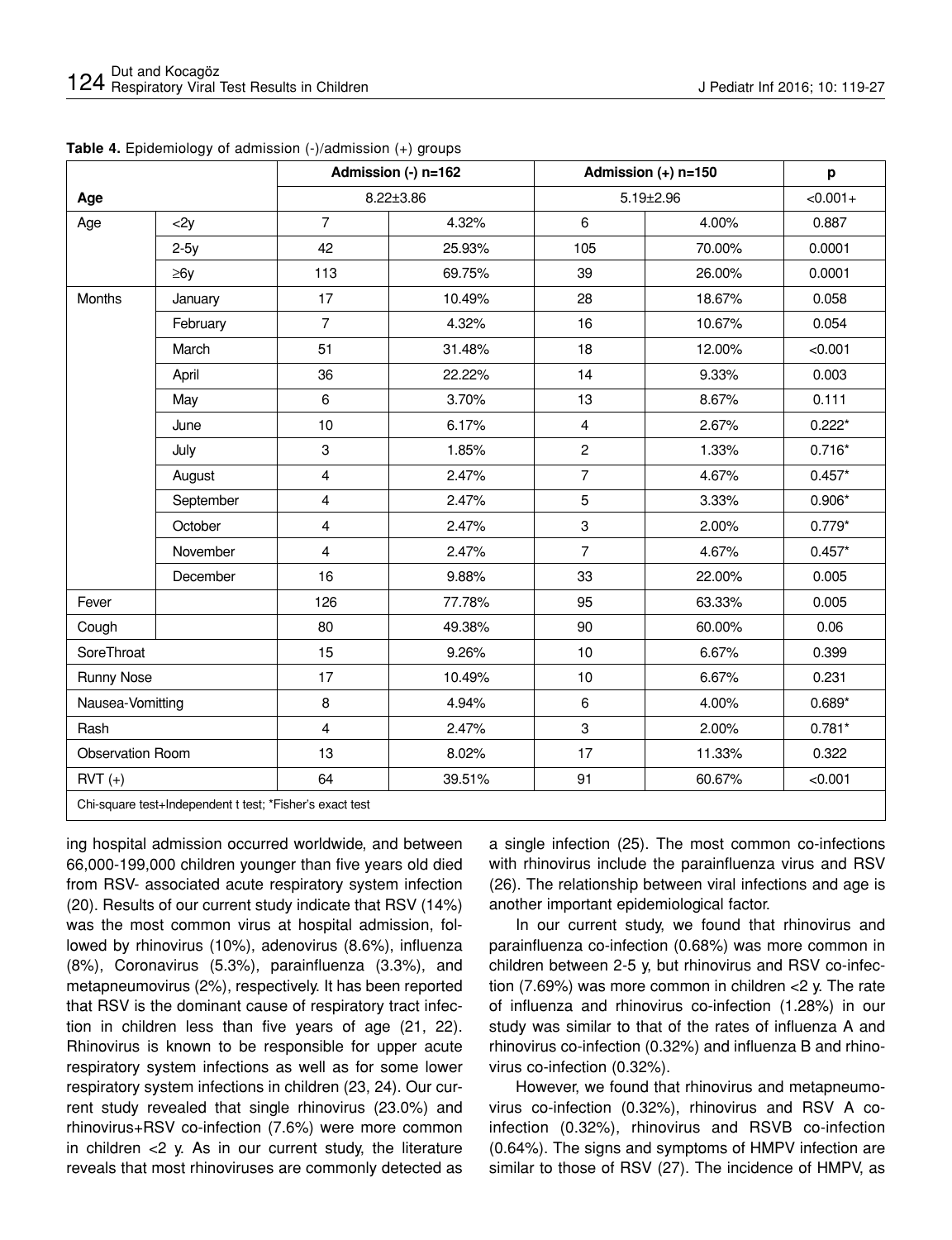reported in various regions throughout the world, ranges from 3.9-43% (28-31). In our current study, the incidence of HMPV in the <2 y group was 15.3%. Our data generally support the epidemiological features related to age and respiratory viral infections.

Laguna-Torres et al. (32) reported that RSV was the most common pathogen detected in children less than five years old in three countries. Further, RSV has a high prevalence, hospitalization, and mortality rates (33, 34). The prevalence of respiratory viruses varies considerably depending on the time of year and year to year variations. Viral respiratory pathogens among pediatric age group (n=178 patients) between December 2013 and April 2014 and found variations among age groups. In their study Influenza viruses (A and B) was found to be highest (50%) among their patients. RSV was the second leading agent in the 2-5 year age group (35).

Results of our current study were found to be similar with those of the literature, in that RSV was more common in the winter and spring (26). Adenovirus was detected as another single infection and only-one coinfection with RSV B (0.32%). Similar to the results of our current study, adenovirus was reported to be responsible for 5-10% of acute respiratory tract infection in children in the literature (36). In our current study, we found that seven patients had metapneumovirus; this low prevalence is in accordance with the results of previous studies (37, 38). Metapneumovirus was first recognized in the Netherlands in 2001 in nasopharyngeal aspirates collected from patients with acute respiratory tract infection who also had signs and symptoms similar to those of RSV infection (37).

In our current study, the most commonly reported symptoms included fever, cough, and runny nose. These symptoms are much more common in upper respiratory system infections than in lower respiratory system infections. Many respiratory viruses cause similar symptoms, and infected patients are often diagnosed with colds, pharyngitis, bronchitis, croup, bronchiolitis, and pneumonia (39). Thus, in cases of acute respiratory system infection, it is difficult to make a differential diagnosis with regards to the causative agent in a clinical setting (39). Making a clinical diagnosis while keeping in mind epidemiological considerations allows the clinician to make a better decision regarding the selection of the appropriate specimens and tests (39).

The seasonality of influenza virus in the tropics is variable, with studies demonstrating either year round disease or one or two clear annual peaks (40, 41). In our study, we more commonly detected adenovirus (23.3%) and parainfluenza virus (16.6%) in the summer months,

while adenovirus-parainfluenza virus co-infection (3.3%) was less commonly detected. The seasonal variability of these viruses may be due to increased travel around the globe.

Two-virus co-infections (11.9%) were more commonly obtained in the winter, especially in January. In addition, metapneumovirus (5.1%) was more commonly seen in the winter. In the literature Waston and Eglin showed that RSV infections occurred more frequently in the winter, while Parainfluenza Type 3 infections occurred more often in the spring and summer between 1978 and 1987 in the United Kingdom (39, 42). In their study conducted in the United States, Iwane et al. (43) reported that RSV infections peaked in January 2001, Influenza peaked in February 2001, and parainfluenza peaked in March-May and August- September in 2002. This is in accordance with the data of our current study, in which we found that parainfluenza infections were the most common in spring (16.6%). Our results showed that RSV and metapneumovirus were more common in the winter and in the rainy season in Turkey, which is in accordance with other studies (44). The statistical correlation between respiratory viruses and the winter season may be due to several factors, including increased crowding indoors, leading to increased transmission of respiratory viruses. Our study did not reveal a high prevalence of influenza, which may be due to the influenza vaccine.

### **Conclusion**

This study provides important information regarding respiratory viral etiology among healthy children, for guiding prevention and treatment strategies respiratory infections in children especially preventing unnecessary usage of antimicrobials as well as proper usage of vaccine prophylaxis.

**Ethics Committee Approval:** Ethics committee approval was received for this study from Acıbadem University.

**Informed Consent:** Written informed consent was not received due to the retrospective nature of this study.

**Peer-review:** Externally peer-reviewed.

**Author Contributions:** Concept - R.D.; Design - R.D.; Supervision - S.K.; Analysis and/or Interpretation - S.K.; Literature Review - R.D.; Writing - R.D.; Critical Review - S.K.

**Conflict of Interest:** No conflict of interest was declared by the authors.

**Financial Disclosure:** The authors declared that this study has received no financial support.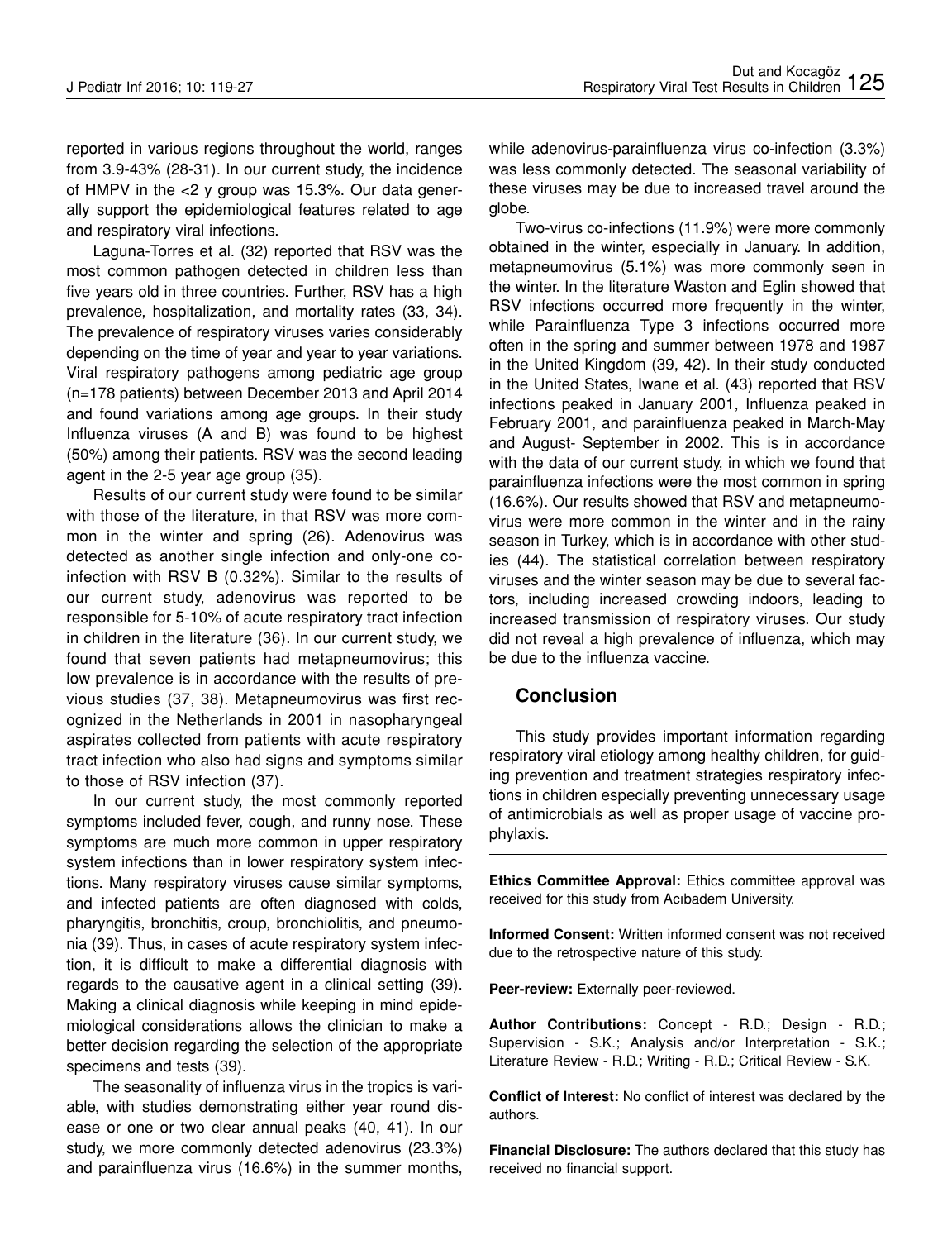**Etik Komite Onayı:** Bu çalışma için Acıbadem Üniversitesi'nden etik komite onayı alınmıştır.

**Hasta Onamı:** Çalışmanın retrospektif tasarımından dolayı hasta onamı alınmamıştır.

**Hakem Değerlendirmesi:** Dış bağımsız.

**Yazar Katkıları:** Fikir - R.D.; Tasarım - R.D.; Denetleme - S.K.; Analiz ve/veya Yorum - S.K.; Literatür Taraması - R.D.; Yazıyı Yazan - R.D.; Eleştirel İnceleme - S.K.

**Çıkar Çatışması:** Yazarlar çıkar çatışması bildirmemişlerdir.

**Finansal Destek:** Yazarlar bu çalışma için finansal destek almadığını belirtmiştir.

#### **References**

- 1. Lu Y, Wang S, Zhang L, et al. Epidemiology of human respiratory viruses in children with acute respiratory tract infections in Jinan, China. Clin Dev Immunol 2013; 210490. **[\[CrossRef\]](https://doi.org/10.1155/2013/210490)**
- 2. Larcher C, Jeller V, Fischer H, Huemer HP. Prevalence of respiratory viruses, including newly identified viruses, in hospitalised children in Austria. Eur J Clin Microbiol Infect Dis 2006; 25: 681-6. **[\[CrossRef\]](https://doi.org/10.1007/s10096-006-0214-z)**
- 3. Moura FE, Perdigao AC, Siqueira MM. Seasonality of influenza in the tropics: a distinct pattern in northeastern Brazil. Am J Trop Med Hyg 2009; 81: 180-3.
- 4. Posfay-Barbe KM. Infections in pediatrics: old and new diseases. Swiss Med Wkly 2012; 142: 13654. **[\[CrossRef\]](https://doi.org/10.4414/smw.2012.13654)**
- 5. Kwan-Gett TS, Baer A, Duchin JS. Spring 2009 H1N1 influenza outbreak in King County, Washington. Disaster Med Public Health Prep 2009; 3: 109-16. **[\[CrossRef\]](https://doi.org/10.1097/DMP.0b013e3181c6b818)**
- 6. Launes C, Garcia-Garcia JJ, Martinez-Planas A, et al. 2009 H1N1: risk factors for hospitalization in a matched case-control study. Eur J Pediatr 2012; 171: 1127-31. **[\[CrossRef\]](https://doi.org/10.1007/s00431-012-1716-6)**
- 7. Baer G, Schaad UB, Heininger U. Clinical findings and unusual epidemiologic characteristics of human metapneumovirus infections in children in the region of Basel, Switzerland. Eur J Pediatr 2008; 167: 63-9. **[\[CrossRef\]](https://doi.org/10.1007/s00431-007-0427-x)**
- 8. van der Hoek L, Pyrc K, Jebbink MF, et al. Identification of a new human coronavirus. Nat Med 2004; 10: 368-73. **[\[CrossRef\]](https://doi.org/10.1038/nm1024)**
- 9. Kaiser L, Regamey N, Roiha H, Deffernez C, Frey U. Human coronavirus NL63 associated with lower respiratory tract symptoms in early life. Pediatr Infect Dis J 2005; 24: 1015-7. **[\[CrossRef\]](https://doi.org/10.1097/01.inf.0000183773.80217.12)**
- 10. van der Hoek L, Sure K, Ihorst G, et al. Croup is associated with the novel coronavirus NL63. PLoS Med 2005; 2: 240. **[\[CrossRef\]](https://doi.org/10.1371/journal.pmed.0020240)**
- 11. Grijalva CG, Poehling KA, Edwards KM, et al. Accuracy and interpretation of rapid influenza tests in children. Pediatrics 2007; 119: 6-11. **[\[CrossRef\]](https://doi.org/10.1542/peds.2006-1694)**
- 12. Gesteland PH, Samore MH, Pavia AT, et al. Informing the front line about common respiratory viral epidemics. AMIA Annu Symp Proc 2007: 274-8.
- 13. Nair H, Brooks WA, Katz M, et al. Global burden of respiratory infections due to seasonal influenza in young children:

a systematic review and meta-analysis. Lancet 2011; 378: 1917-30. **[\[CrossRef\]](https://doi.org/10.1016/S0140-6736(11)61051-9)**

- 14. Li H, Wei Q, Tan A, Wang L. Epidemiological analysis of respiratory viral etiology for influenza-like illness during 2010 in Zhuhai, China. Virol J 2013; 10: 143. **[\[CrossRef\]](https://doi.org/10.1186/1743-422X-10-143)**
- 15. Schlaudecker EP, Heck JP, Macintyre ET, et al. Etiology and seasonality of viral respiratory infections in rural Honduran children. Pediatr Infect Dis J 2012; 31: 1113-8. **[\[CrossRef\]](https://doi.org/10.1097/INF.0b013e31826052eb)**
- 16. Arenas AJ, Gonzalez-Parra G, Morano JA. Stochastic modeling of the transmission of respiratory syncytial virus (RSV) in the region of Valencia, Spain. Biosystems 2009; 96: 206-12. **[\[CrossRef\]](https://doi.org/10.1016/j.biosystems.2009.01.007)**
- 17. Panozzo CA, Fowlkes AL, Anderson LJ. Variation in timing of respiratory syncytial virus outbreaks: lessons from national surveillance. Pediatr Infect Dis J 2007; 26: 41-5. **[\[CrossRef\]](https://doi.org/10.1097/INF.0b013e318157da82)**
- 18. Weber A, Weber M, Milligan P. Modeling epidemics caused by respiratory syncytial virus (RSV). Math Biosci 2001; 172: 95-113. **[\[CrossRef\]](https://doi.org/10.1016/S0025-5564(01)00066-9)**
- 19. Lyon JL, Stoddard G, Ferguson D, et al. An every other year cyclic epidemic of infants hospitalized with respiratory syncytial virus. Pediatrics 1996; 97: 152-3.
- 20. Nair H, Nokes DJ, Gessner BD, et al. Global burden of acute lower respiratory infections due to respiratory syncytial virus in young children: a systematic review and meta-analysis. Lancet 2010; 375: 1545-55. **[\[CrossRef\]](https://doi.org/10.1016/S0140-6736(10)60206-1)**
- 21. Kim YK, Nyambat B, Hong YS, Lee CG, Lee JW, Kilgore PE. Burden of viral respiratory disease hospitalizations among children in a community of Seoul, Republic of Korea, 1995 - 2005. Scand J Infect Dis 2008; 40: 946-53. **[\[CrossRef\]](https://doi.org/10.1080/00365540802398937)**
- 22. Izurieta HS, Thompson WW, Kramarz P, et al. Influenza and the rates of hospitalization for respiratory disease among infants and young children. N Engl J Med 2000; 342: 232-9. **[\[CrossRef\]](https://doi.org/10.1056/NEJM200001273420402)**
- 23. Matthew J, Pinto Pereira LM, Pappas TE, et al. Distribution and seasonality of rhinovirus and other respiratory viruses in a cross-section of asthmatic children in Trinidad, West Indies. Ital J Pediatr 2009; 35: 16. **[\[CrossRef\]](https://doi.org/10.1186/1824-7288-35-16)**
- 24. Greenberg SB. Update on rhinovirus and coronavirus infections. Semin Respir Crit Care Med 2011; 32: 433-46. **[\[CrossRef\]](https://doi.org/10.1055/s-0031-1283283)**
- 25. Bezerra PG, Britto MC, Correia JB, et al. Viral and atypical bacterial detection in acute respiratory infection in children under five years. PLoS One 2011; 6: e18928. **[\[CrossRef\]](https://doi.org/10.1371/journal.pone.0018928)**
- 26. Huang G, Yu D, Mao N, et al. Viral etiology of acute respiratory infection in Gansu Province, China, 2011. PLoS One 2013; 8: e64254. **[\[CrossRef\]](https://doi.org/10.1371/journal.pone.0064254)**
- 27. Bastien N, Normand S, Taylor T, et al. Sequence analysis of the N, P, M and F genes of Canadian human metapneumovirus strains. Virus Res 2003; 93: 51-62. **[\[CrossRef\]](https://doi.org/10.1016/S0168-1702(03)00065-0)**
- 28. Peret TC, Boivin G, Li Y, et al. Characterization of human metapneumoviruses isolated from patients in North America. J Infect Dis 2002; 185: 1660-3. **[\[CrossRef\]](https://doi.org/10.1086/340518)**
- 29. Mullins JA, Erdman DD, Weinberg GA, et al. Human metapneumovirus infection among children hospitalized with acute respiratory illness. Emerg Infect Dis 2004; 10: 700-5. **[\[CrossRef\]](https://doi.org/10.3201/eid1004.030555)**